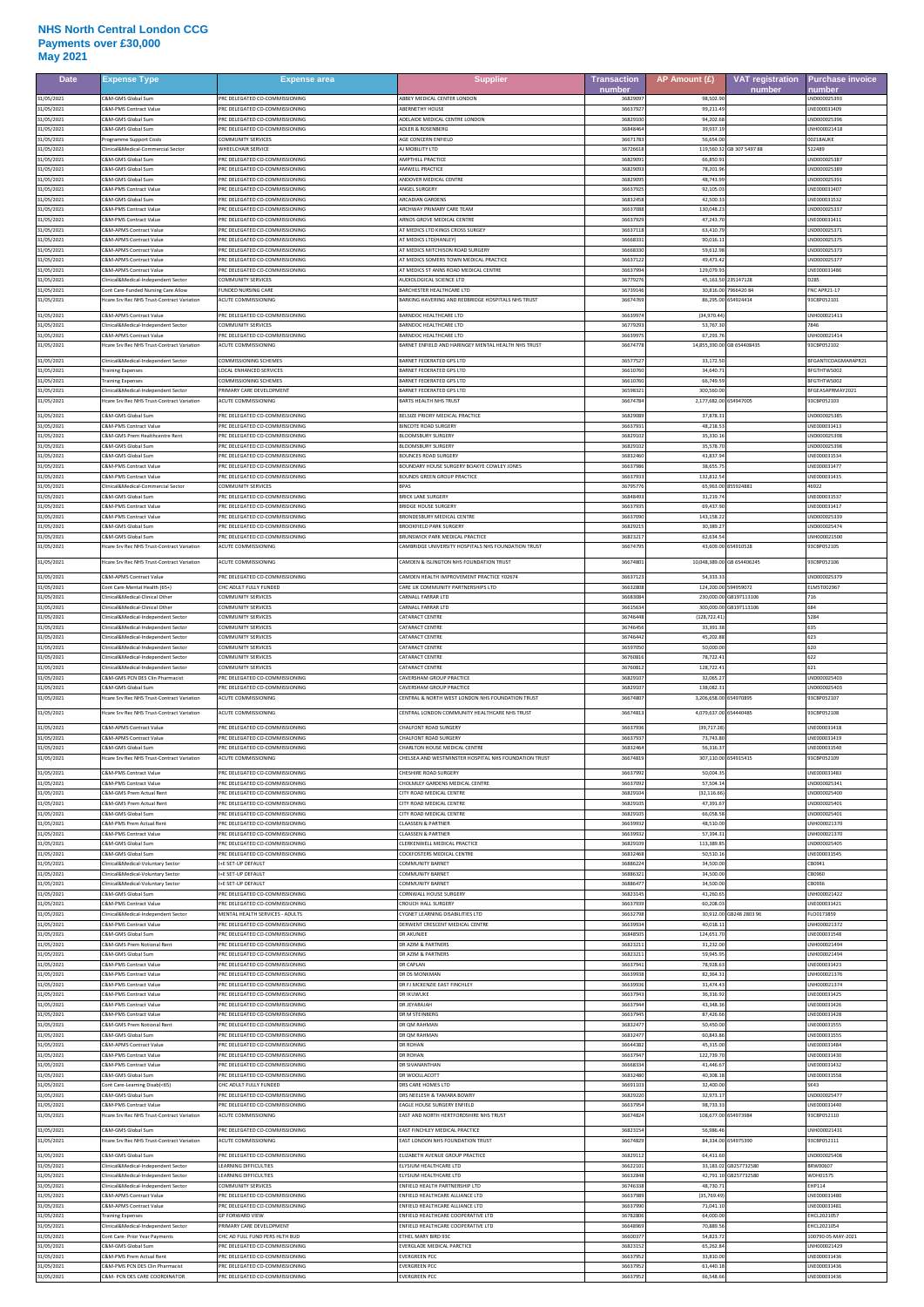| <b>Date</b>              | <b>Expense Type</b>                                                                  | <b>Expense area</b>                                                                    | <b>Supplier</b>                                                                          | <b>Transaction</b> | AP Amount (£)                            | <b>VAT registration</b>          | <b>Purchase invoice</b>                           |
|--------------------------|--------------------------------------------------------------------------------------|----------------------------------------------------------------------------------------|------------------------------------------------------------------------------------------|--------------------|------------------------------------------|----------------------------------|---------------------------------------------------|
| 31/05/2021               | C&M-PMS Contract Valu                                                                | PRC DELEGATED CO-COMMISSIONING                                                         | <b>EVERGREEN PCC</b>                                                                     | number<br>366379   | 144,944.8                                | number                           | number<br>NE00003143                              |
| 31/05/2021<br>31/05/2021 | <b>E&amp;M-GMS Global Sum</b><br>linical&Medical-Independent Sector                  | RC DELEGATED CO-COMMISSIONING<br>COMMUNITY SERVICES                                    | AMILY PRACTICE LONDON                                                                    | 368291<br>3662493  | 43,295.                                  |                                  | ND000025410                                       |
| 31/05/2021               | <b>E&amp;M-APMS Prem Actual Ren</b>                                                  | RC DELEGATED CO-COMMISSIONING                                                          | FEDERATED 4 HEALTH LTD<br>EDERATED 4 HEALTH LTD                                          | 366379             | 57,385.5<br>78,502.5                     |                                  | QISTAPR2021<br>NE000031487                        |
| 31/05/2021               | inical&Medical-Independent Secto                                                     | RIMARY CARE DEVELOPMENT<br>PRC DELEGATED CO-COMMISSIONING                              | EDERATED 4 HEALTH LTD<br>FEDERATED 4 HEALTH LTD                                          | 367438<br>366379   | 85,764.2<br>153,730.6                    |                                  | IOMEMAR21<br>LNE000031487                         |
| 31/05/2021<br>31/05/2021 | <b>E&amp;M-APMS LES Caretaking Payments</b><br>Clinical&Medical-Independent Secto    | RIMARY CARE DEVELOPMENT                                                                | FEDERATED 4 HEALTH LTD                                                                   | 367438             | 172,175.0                                |                                  | MIMAR21                                           |
| 31/05/2021<br>31/05/2021 | Clinical&Medical-Independent Sector<br>ont Care- Prior Year Payments                 | PRIMARY CARE DEVELOPMENT<br>"HILDREN'S CONTINUING CARE                                 | FEDERATED 4 HEALTH LTD<br>FOCUSED HEALTHCARE LTD                                         | 368326<br>3663435  | 915,308.0<br>(49.230.72                  |                                  | PCNGPFVAPRIL21<br>328                             |
| 31/05/2021               | ont Care- Prior Year Payments                                                        | HILDREN'S CONTINUING CARE                                                              | OCUSED HEALTHCARE LTD                                                                    | 366343             | (32, 219.3)                              |                                  | 329                                               |
| 31/05/2021<br>31/05/2021 | ont Care- Prior Year Payments<br>Cont Care- Prior Year Payments                      | HILDREN'S CONTINUING CARE<br>HILDREN'S CONTINUING CARE                                 | OCUSED HEALTHCARE LTD<br>OCUSED HEALTHCARE LTD                                           | 3663435<br>366343  | 32,219.3<br>49.230.                      |                                  | 32493<br>32492                                    |
| 31/05/2021<br>31/05/2021 | <b>E&amp;M-PMS Funding Differential Review</b><br>SM-PMS Funding Differential Review | RC DELEGATED CO-COMMISSIONING<br>RC DELEGATED CO-COMMISSIONING                         | OREST GROUP PRACTICE<br>OREST GROUP PRACTICE                                             | 366379<br>3663795  | (32, 427.<br>48,641.6                    |                                  | NE000031443<br>LNE000031444                       |
| 31/05/2021               | C&M-PMS PCO Othe                                                                     | PRC DELEGATED CO-COMMISSIONING                                                         | OREST GROUP PRACTICE                                                                     | 366379             | 54,635.0                                 |                                  | LNE000031444                                      |
| 31/05/2021<br>31/05/2021 | C&M-PMS LES Primary Care Offer<br>&M-PMS QOF Aspiration                              | OCAL ENHANCED SERVICES<br>PRC DELEGATED CO-COMMISSIONING                               | OREST GROUP PRACTICE<br>OREST GROUP PRACTICE                                             | 366379<br>3663795  | 61,614.6<br>64,696.9                     |                                  | NE000031444<br>NE000031444                        |
| 31/05/2021               | <b>SM-PMS Prem Healthcentre Rent</b>                                                 | PRC DELEGATED CO-COMMISSIONING                                                         | OREST GROUP PRACTICE                                                                     | 3685751            | 77.616.5                                 |                                  | 100800-21-MAY-2021                                |
| 31/05/2021<br>31/05/2021 | C&M-PMS Contract Value<br>Cont Care-Funded Nursing Care Allow                        | PRC DELEGATED CO-COMMISSIONING<br>UNDED NURSING CARE                                   | FOREST GROUP PRACTICE<br>FOUR SEASONS HEALTH CARE LTD                                    | 366379<br>367390   | 664,832.3<br>34,593.01                   | 327365991                        | NE000031444<br>NC APR21-9                         |
| 31/05/2021               | C&M-PMS Contract Value<br><b>SM-GMS Global Sum</b>                                   | PRC DELEGATED CO-COMMISSIONING                                                         | <b>GANESH &amp; PARTNER</b>                                                              | 366399<br>3683248  | 46,486.6                                 |                                  | NH000021378                                       |
| 31/05/2021<br>31/05/2021 | &M-GMS Global Sum                                                                    | RC DELEGATED CO-COMMISSIONING<br>RC DELEGATED CO-COMMISSIONING                         | <b>SILLAN HOUSE SURGERY</b><br>OODINGE GROUP PRACTICI                                    | 368291             | 76,433.1<br>101,550.                     |                                  | NE000031564<br>ND000025414                        |
| 31/05/2021<br>31/05/2021 | &M-GMS Global Sum<br>S&M-PMS Contract Value                                          | RC DELEGATED CO-COMMISSIONING<br>RC DELEGATED CO-COMMISSIONING                         | <b>SOWER STREET PRACTICE</b><br><b>SRAYS INN MEDICAL PRACTICE</b>                        | 3682911<br>366683  | 52.669.3<br>54,738.8                     |                                  | ND000025412<br>ND000025347                        |
| 31/05/2021               | Icare Srv Rec NHS Trust-Contract Variation                                           | <b>ACUTE COMMISSIONING</b>                                                             | REAT ORMOND STREET HOSPITAL FOR CHILDREN NHS FOUNDATION TRUS                             | 366748             | 4,939,954.00                             | 654922910                        | 33CBP052112                                       |
| 31/05/2021               | C&M-GMS Global Sum                                                                   | PRC DELEGATED CO-COMMISSIONING                                                         | <b>GREEN CEDARS GP SURGERY</b>                                                           | 3683248            | 41.313.2                                 |                                  | LNE000031567                                      |
| 31/05/2021<br>31/05/2021 | <b>&amp;M-PMS Contract Value</b><br>&M-PMS Contract Value                            | RC DELEGATED CO-COMMISSIONING<br>RC DELEGATED CO-COMMISSIONING                         | <b>SREEN LANES SURGER</b><br>REEN LANES SURGERY                                          | 368325<br>366683   | 37,028.2<br>117,179.1                    |                                  | NE000031595<br>NE000031475                        |
| 31/05/2021               | inical&Medical-Independent Sector - Prior Yea                                        | <b>CAS/OATS</b>                                                                        | REENBROOK HEALTHCARE (HOUNSLOW) LTD                                                      | 365960             | 31.082.0                                 |                                  | PH202103139                                       |
| 31/05/2021<br>31/05/2021 | C&M-PMS Contract Value<br>C&M-PMS LES Care Home/Nursing Home                         | PRC DELEGATED CO-COMMISSIONING<br><b>OCAL ENHANCED SERVICES</b>                        | <b>GREENFIELD MEDICAL CENTRE</b><br><b>GRIMBLE &amp; PARTNERS</b>                        | 366399<br>365658   | 46,328.0<br>30,442.5                     |                                  | NH000021380<br>12020211453                        |
| 31/05/2021<br>31/05/2021 | C&M-PMS Contract Value<br>&M-GMS Global Sur                                          | PRC DELEGATED CO-COMMISSIONING<br>RC DELEGATED CO-COMMISSIONING                        | <b>GRIMBLE &amp; PARTNERS</b><br>ROUP PRACTICE AT RIVER PLACE                            | 366399<br>368291   | 61,260.4<br>80,515.6                     |                                  | NH000021382<br>ND000025420                        |
| 31/05/2021               | <b>&amp;M-PMS Contract Value</b>                                                     | RC DELEGATED CO-COMMISSIONING                                                          | ROVELANDS ROAD MEDICAL CENTRE                                                            | 366379             | 78,048.2                                 |                                  | NE000031446                                       |
| 31/05/2021               | Icare Srv Rec NHS Trust-Contract Variation                                           | CUTE COMMISSIONING                                                                     | <b>GUYS &amp; ST THOMAS HOSPITAL NHS FOUNDATION TRUST</b>                                | 366748             | 1,333,075.00                             | 654923417                        | 33CBP052113                                       |
| 31/05/2021<br>31/05/2021 | Clinical&Medical-Independent Secto<br>C&M-PMS Contract Value                         | <b>COMMUNITY SERVICES</b><br>PRC DELEGATED CO-COMMISSIONING                            | <b>GYNAECOLOGY PARTNERSHIP LTD</b><br>HAMPSTEAD GROUP PRACTICE                           | 366104<br>366370   | 79,998.6<br>132.989.2                    |                                  | LND000025345                                      |
| 31/05/2021               | Iinical&Medical-Independent Sector                                                   | CHILD AND ADOLESCENT MENTAL HEALTH<br>RC DELEGATED CO-COMMISSIONING                    | <b>JARINGEY SHEE</b><br>AVERGAL VILLAS                                                   | 365615             | 36,549.0                                 |                                  | 0191                                              |
| 31/05/2021<br>31/05/2021 | <b>&amp;M-PMS Contract Value</b><br>Programme Support Costs                          | <b>COMMUNITY SERVICES</b>                                                              | <b>IEADWAY EAST LONDON</b>                                                               | 366379<br>3678291  | 45,457.<br>50.621.5                      |                                  | NE000031450<br>23382A                             |
| 31/05/2021<br>31/05/2021 | Programme Support Costs<br><b>S&amp;M-PMS Contract Valu</b>                          | COMMUNITY SERVICES<br>RC DELEGATED CO-COMMISSIONING                                    | <b>IEADWAY EAST LONDON</b><br><b>IEATHFIELD</b>                                          | 368150<br>366399   | 50,621.5<br>59,095.                      |                                  | 23382<br>NH000021384                              |
| 31/05/2021               | <b>E&amp;M-GMS Global Sum</b>                                                        | RC DELEGATED CO-COMMISSIONING                                                          | <b>IENDON WAY SURGERY</b>                                                                | 3682321            | 59,843.7                                 |                                  | NH000021496                                       |
| 31/05/2021<br>31/05/2021 | Cont Care- Prior Year Payments<br><b>E&amp;M-GMS Global Sun</b>                      | <b>CHC ADULT FULLY FUNDED</b><br>PRC DELEGATED CO-COMMISSIONING                        | <b>HESLEY GROUP</b><br><b>IIGHBURY GRANGE MEDICAL PRACTICE</b>                           | 368092<br>368291   | 238,722.05 873252027<br>75,488.0         |                                  | 05492<br>ND000025422                              |
| 31/05/2021               | <b>&amp;M-PMS Contract Value</b>                                                     | RC DELEGATED CO-COMMISSIONING                                                          | <b>IIGHGATE GROUP PRACTICE</b>                                                           | 366379             | 115,485.6                                |                                  | NE000031448                                       |
| 31/05/2021<br>31/05/2021 | C&M-GMS Global Sum<br>National Insurance < 1 yr-NI-EES                               | PRC DELEGATED CO-COMMISSIONING<br><b>BALANCE SHEE</b>                                  | HIGHLANDS PRACTICE<br><b>IMRC</b>                                                        | 368324<br>367374   | 80,116.00<br>179,235.7                   | 773865873<br>654457614           | LNE000031571<br>175PS004403182201                 |
| 31/05/2021<br>31/05/2021 | National Insurance < 1 yr-NI- ERS<br>ncome tax <1Yr                                  | BALANCE SHEET<br><b>BALANCE SHEET</b>                                                  | <b>IMRC</b><br><b>IMRC</b>                                                               | 367374<br>3673742  | 271,468.87<br>407.403.48                 | 554457614<br>654457614           | 475PS004403182201<br>475PS004403182201            |
| 31/05/2021               | <b>&amp;M-PMS Contract Value</b>                                                     | RC DELEGATED CO-COMMISSIONING                                                          | <b>OLBORN MEDICAL CENTRI</b>                                                             | 366370             | 89,296.4                                 |                                  | ND000025349                                       |
| 31/05/2021               | Icare Srv Rec NHS Trust-Contract Variation                                           | <b>CUTE COMMISSIONING</b>                                                              | <b>IOMERTON UNIVERSITY HOSPITAL NHS FOUNDATION TRUST</b>                                 | 3667485            | 1,399,527.00                             | 654965884                        | 93CBP052114                                       |
| 31/05/2021<br>31/05/2021 | C&M-GMS Global Sum<br>&M-APMS Contract Value                                         | PRC DELEGATED CO-COMMISSIONING<br>PRC DELEGATED CO-COMMISSIONING                       | HORNSEY WOOD GREEN GP<br><b>IURLEY CLINI</b>                                             | 368325<br>366371   | 44,891.1<br>62,549.                      |                                  | LNE000031603<br>ND00002536                        |
| 31/05/2021               | Icare Srv Rec NHS Trust-Contract Variation                                           | ACUTE COMMISSIONING                                                                    | MPERIAL COLLEGE HEALTHCARE NHS TRUST                                                     | 3667485            | 1,677,448.00                             | 654945990                        | 93CBP052115                                       |
| 31/05/2021<br>31/05/2021 | Clinical&Medical-Independent Sector<br>&M-GMS Global Sum                             | NCAS/OATS<br>PRC DELEGATED CO-COMMISSIONING                                            | NHEALTH LTD<br>SAACSON & PARTNERS                                                        | 366908<br>3684847  | (32,068.88)<br>38,418.5                  | 787424685                        | HLRT0003741<br>NH000021443                        |
| 31/05/2021               | Clinical&Medical-Clinical Other                                                      | CARERS<br>PRC DELEGATED CO-COMMISSIONING                                               | <b>SLINGTON AGE CONCERN</b>                                                              | 3668308            | 93.091.5                                 |                                  | 0021382                                           |
| 31/05/2021<br>31/05/2021 | C&M-GMS Global Sum<br>linical&Medical-Othe Public Secto                              | COMMUNITY SERVICES                                                                     | <b>ISLINGTON CENTRAL MEDICAL CENTRE</b><br><b>SLINGTON COUNCI</b>                        | 368291<br>367463   | 163,907.0<br>(119,000.00                 | 232 7514 79                      | ND000025425<br>AX91220                            |
| 31/05/2021<br>31/05/2021 | linical&Medical-Othe Public Secto<br>ont Care-Interim Funding Pre Panel)             | <b>COMMUNITY SERVICES</b><br>HC ADULT FULLY FUNDED                                     | <b>SLINGTON COUNCIL</b><br><b>SLINGTON COUNCIL</b>                                       | 367455<br>366077   | 119,000.00<br>165,640.0                  | 232 7514 79<br>32 7514 79        | <b>B08024</b><br>H00492                           |
| 31/05/2021               | ont Care- Children                                                                   | HILDRENS CONTINUING CARE PERSONAL HEALTH BUDGETS                                       | <b>SLINGTON COUNCIL</b>                                                                  | 3672641            | 173,159.90                               | 32 7514 79                       | <b>B08033</b>                                     |
| 31/05/2021<br>31/05/2021 | Cont Care-Interim Funding(Pre Panel)<br>Clinical&Medical-Independent Sector          | HC ADULT FULLY FUNDED:<br><b>HOSPICES</b>                                              | SLINGTON COUNCIL<br><b>SLINGTON GP GROUP LTD (THE)</b>                                   | 368648<br>3608152  | 31,666.5                                 | 250,905.38 232 7514 79           | H00491<br>ENTINV0321                              |
| 31/05/2021<br>31/05/2021 | <b>E&amp;M-APMS Contract Value</b><br>Clinical&Medical-Independent Sector            | PRC DELEGATED CO-COMMISSIONING<br>PRIMARY CARE DEVELOPMENT                             | SLINGTON GP GROUP LTD (THE)<br><b>ISLINGTON GP GROUP LTD (THE)</b>                       | 368826<br>3661049  | 94,513.3<br>121,588.6                    |                                  | 100871-27-MAY-2021<br>HUBINV0421                  |
| 31/05/2021               | <b>Training Expenses</b>                                                             | <b>QUALITY ASSURANCE</b>                                                               | <b>ISLINGTON GP GROUP LTD (THE)</b>                                                      | 3661049            | 140,000.0                                |                                  | ACCOV19INV0321                                    |
| 31/05/2021<br>31/05/2021 | raining Expenses<br>C&M-APMS PCN DES Clin Pharmacist                                 | QUALITY ASSURANCE<br>PRC DELEGATED CO-COMMISSIONING                                    | SLINGTON GP GROUP LTD (THE)<br>SLINGTON GP GROUP LTD (THE)                               | 366104<br>367304   | 140,000.0<br>146,012.6                   |                                  | ACCOV19INV0421<br>ARRSINV0321                     |
| 31/05/2021               | Clinical&Medical-Independent Sector                                                  | GP FORWARD VIEW                                                                        | ISLINGTON GP GROUP LTD (THE)                                                             | 3685621            | 208,000.0                                |                                  | PCNDEVELOPINV0854                                 |
| 31/05/2021<br>31/05/2021 | C&M-GMS Global Sum<br>C&M-PMS Prem Healthcentre Rent                                 | PRC DELEGATED CO-COMMISSIONING<br>PRC DELEGATED CO-COMMISSIONING                       | JAI MEDICAL CENTRE<br>JAMES WIGG PRACTICE                                                | 368231<br>3663710  | 66,441.9<br>71,603.9                     |                                  | NH000021447<br>LND000025353                       |
| 31/05/2021<br>31/05/2021 | C&M-PMS Contract Value<br>ont Care-Mental Health (65+)                               | PRC DELEGATED CO-COMMISSIONING<br>HC ADULT FULLY FUNDED                                | JAMES WIGG PRACTICE<br>EWISH CARE                                                        | 3663710<br>368756  | 186,402.6<br>36,171.43                   | 87033133                         | LND000025353<br>BARNETCCG72087462                 |
| 31/05/2021               | <b>E&amp;M-PMS Contract Value</b>                                                    | PRC DELEGATED CO-COMMISSIONING                                                         | S MEDICAL PRACTICE                                                                       | 3663796            | 96,515.1                                 |                                  | NE000031452                                       |
| 31/05/2021<br>31/05/2021 | C&M-PMS Contract Value<br>S&M-PMS Contract Value                                     | PRC DELEGATED CO-COMMISSIONING<br>PRC DELEGATED CO-COMMISSIONING                       | <b>KEANE &amp; PARTNER</b><br><b>KEATS GROUP PRACTICE</b>                                | 366399<br>366371   | 35.303.2<br>94,482.8                     |                                  | LNH000021388<br>ND000025351                       |
| 31/05/2021<br>31/05/2021 | &M-GMS Global Sum<br>C&M-GMS Prem Actual Rent                                        | PRC DELEGATED CO-COMMISSIONING<br>PRC DELEGATED CO-COMMISSIONING                       | <b>EATS SURGERY</b><br>KILLICK STREET HEALTH CENTRE                                      | 3683249<br>3682914 | 39,084.2<br>(46.825.00                   |                                  | LNE000031573<br>LND000025428                      |
| 31/05/2021               | <b>E&amp;M-GMS Prem Actual Rent</b>                                                  | PRC DELEGATED CO-COMMISSIONING                                                         | <b>ILLICK STREET HEALTH CENTRE</b>                                                       | 3682914            | 68,362.5                                 |                                  | ND000025429                                       |
| 31/05/2021<br>31/05/2021 | &M-GMS Global Sum<br>Icare Srv Rec NHS Trust-Contract Variation                      | RC DELEGATED CO-COMMISSIONING<br><b>ACUTE COMMISSIONING</b>                            | <b>ILLICK STREET HEALTH CENTRE</b><br><b>ING'S COLLEGE HOSPITAL NHS FOUNDATION TRUST</b> | 3682914<br>3667486 | 93,359.23<br>222,775.00                  | 654926800                        | ND000025429<br>33CBP052116                        |
| 31/05/2021               | C&M-GMS Global Sum                                                                   | PRC DELEGATED CO-COMMISSIONING                                                         | LANE END MEDICAL GROUP                                                                   | 368231             | 94,382.7                                 |                                  | NH000021451                                       |
| 31/05/2021<br>31/05/2021 | C&M-GMS Global Sum<br>Icare Srv Rec NHS Trust-Contract Variation                     | PRC DELEGATED CO-COMMISSIONING<br><b>ACUTE COMMISSIONING</b>                           | LATYMER ROAD SURGERY<br>LEWISHAM & GREENWICH NHS TRUST                                   | 3683249<br>3667486 | 35,180.9                                 | 57,799.00 654928206              | LNE000031576<br>93CBP052117                       |
| 31/05/2021               | &M-PMS Contract Value                                                                | PRC DELEGATED CO-COMMISSIONING                                                         | ICHFIELD GROVE SURGERY                                                                   | 3663995            | 40,525.91                                |                                  | NH000021392                                       |
| 31/05/2021               | Icare Srv Rec NHS Trust-Contract Variation                                           | <b>CUTE COMMISSIONING</b>                                                              | ONDON AMBULANCE SERVICE NHS TRUST                                                        | 3667487            | 5,409,827.00                             | 654967192                        | 93CBP052118                                       |
| 31/05/2021               | Cont Care- Prior Year Payments                                                       | ADULT JOINT FUNDED CONTINUING CARE                                                     | LONDON BOROUGH OF BARNET                                                                 | 367953             | (35,954.17) 229236070                    |                                  | 400001954150025749070121359                       |
| 31/05/2021<br>31/05/2021 | Programme Support Costs<br>Iinical&Medical-Independent Sector                        | MENTAL HEALTH SERVICES - COLLABORATIVE COMMISSIONING<br>DEMENTIA                       | LONDON BOROUGH OF BARNET<br>ONDON BOROUGH OF BARNET                                      | 3672646<br>3675431 | 140,000.00 229236070                     | 63.000.00 229236070              | 400001954120258944<br>400001954120264598120521140 |
| 31/05/2021               | linical&Medical-Othe Public Sector                                                   | MENTAL HEALTH SERVICES - COLLABORATIVE COMMISSIONING                                   | ONDON BOROUGH OF BARNET                                                                  | 3672632            | 163,513.00                               | 229236070                        | 400001954120252860211220163                       |
| 31/05/2021               | Clinical&Medical-Voluntary Sector                                                    | CHILDREN SERVICES                                                                      | LONDON BOROUGH OF CAMDEN                                                                 | 366082             |                                          | 37,000.00 232 3164 03            | 24168155                                          |
| 31/05/2021<br>31/05/2021 | Iinical&Medical-Independent Secto<br>Cont Care-Interim Funding(Pre Panel)            | <b>CHILDREN SERVICES</b><br>CHC ADULT FULLY FUNDED                                     | LONDON BOROUGH OF CAMDEN<br>LONDON BOROUGH OF CAMDEN                                     | 365831<br>3660769  | 50,000.00<br>51,985.28                   | 32 3164 03<br>232 3164 03        | 24150762<br>24139017                              |
| 31/05/2021               | rogramme Support Costs                                                               | CONTINUING HEALTHCARE ASSESSMENT & SUPPORT                                             | LONDON BOROUGH OF CAMDEN                                                                 | 3658340            |                                          | 78,802.00 232 3164 03            | 24135429                                          |
| 31/05/2021<br>31/05/2021 | linical&Medical-Othe Public Sector<br>linical&Medical-Othe Public Sector             | <b>MENTAL HEALTH SERVICES - COLLABORATIVE COMMISSIONING</b><br><b>HILDREN SERVICES</b> | ONDON BOROUGH OF CAMDEN<br>ONDON BOROUGH OF CAMDEN                                       | 365829<br>3658347  | 125,000.00<br>170,000.00                 | 32 3164 03<br>232 3164 03        | 24119172<br>24135445                              |
| 31/05/2021<br>31/05/2021 | Cont Care- Children<br>rogramme Support Costs                                        | CHILDRENS CONTINUING CARE PERSONAL HEALTH BUDGETS<br>HILD AND ADOLESCENT MENTAL HEALTH | LONDON BOROUGH OF CAMDEN<br>ONDON BOROUGH OF CAMDEN                                      | 3658338<br>3658334 | 258 444 00<br>285,000.00                 | 232 3164 03<br>232 3164 03       | 24120791<br>24120806                              |
| 31/05/2021               | Clinical&Medical-Othe Public Sector                                                  | CHILD AND ADOLESCENT MENTAL HEALTH                                                     | ONDON BOROUGH OF CAMDEN                                                                  | 3658332            | 336,000.00                               | 232 3164 03                      | 24120775                                          |
| 31/05/2021<br>31/05/2021 | Clinical&Medical-Othe Public Sector<br>linical&Medical-Othe Public Secto             | CHILDREN SERVICES<br><b>EARNING DIFFICULTIES</b>                                       | LONDON BOROUGH OF CAMDEN<br>LONDON BOROUGH OF CAMDEN                                     | 3658342<br>3658270 | 1.184.334.41 232 3164 03<br>1,565,900.18 | 232 3164 03                      | 24120466<br>24121721                              |
| 31/05/2021               | Cont Care- Prior Year Payments                                                       | ADULT JOINT FUNDED CONTINUING CARE                                                     | ONDON BOROUGH OF ENFIELD                                                                 | 368757             | (164, 637.60)                            | 220670890                        | 00024025                                          |
| 31/05/2021<br>31/05/2021 | Cont Care- Prior Year Payments<br>Cont Care- Prior Year Payments                     | ADULT JOINT FUNDED CONTINUING CARE<br>ADULT JOINT FUNDED CONTINUING CARE               | LONDON BOROUGH OF ENFIELD<br>ONDON BOROUGH OF ENFIELD                                    | 368757<br>368757   | (40.514.95) 220670890<br>(30, 369.53)    | 220670890                        | 00023282<br>00022244                              |
| 31/05/2021<br>31/05/2021 | Cont Care- Prior Year Payments<br>Cont Care- Prior Year Payments                     | ADULT JOINT FUNDED CONTINUING CARE<br>ADULT JOINT FUNDED CONTINUING CARE               | ONDON BOROUGH OF ENFIELD<br>LONDON BOROUGH OF ENFIELD                                    | 368861<br>3688613  | 30,369.53                                | 220670890<br>40.514.95 220670890 | 83960239<br>84005977                              |
| 31/05/2021               | linical&Medical-Othe Public Secto                                                    | COMMUNITY SERVICES                                                                     | LONDON BOROUGH OF ENFIELD                                                                | 367265             | 50,000.00                                | 220670890                        | 84322599                                          |
| 31/05/2021<br>31/05/2021 | inical&Medical-Othe Public Sector<br>Cont Care- Prior Year Payments                  | <b>OMMUNITY SERVICES</b><br>HC ADULT FULLY FUNDED                                      | ONDON BOROUGH OF ENFIELD<br>LONDON BOROUGH OF ENFIELD                                    | 368647<br>3688649  | 80,650.30<br>131.059.70                  | 220670890<br>220670890           | 34221727<br>84362272                              |
| 31/05/2021<br>31/05/2021 | Cont Care-Interim Funding Pre Panell<br>Cont Care-Physical Disab (65+)               | <b>CHC ADULT FULLY FUNDED</b><br>HC AD FULL FUND PERS HLTH BUD                         | LONDON BOROUGH OF ENFIELD<br>ONDON BOROUGH OF ENFIELD                                    | 3660830<br>367113  | 137,159.00<br>164,637.60                 | 220670890<br>220670890           | 84340555<br>84256950                              |
| 31/05/2021               | Cont Care- Prior Year Payments                                                       | ADULT JOINT FUNDED CONTINUING CARE                                                     | LONDON BOROUGH OF ENFIELD                                                                | 3688618            | 164,637.60                               | 220670890                        | 84257281                                          |
| 31/05/2021<br>31/05/2021 | Cont Care-Interim Funding(Pre Panel)<br>linical&Medical-Independent Sector           | <b>CHC ADULT FULLY FUNDED</b><br>MENTAL HEALTH SERVICES - SPECIALIST SERVICES          | LONDON BOROUGH OF ENFIELD<br>ONDON BOROUGH OF ENFIELD                                    | 3660768<br>3683719 | 168,612.00<br>187,005.20                 | 220670890<br>220670890           | 84220276<br>34134221                              |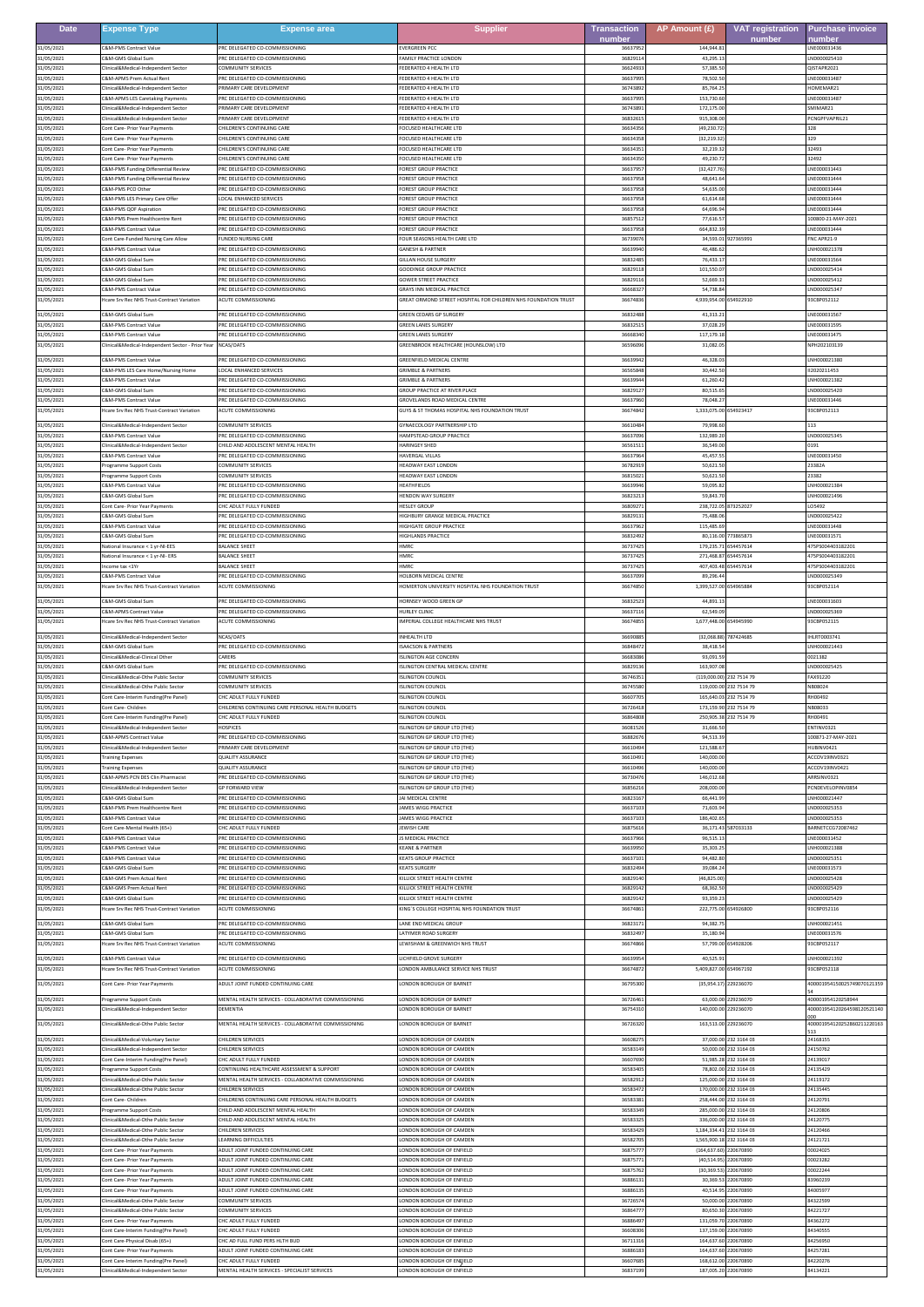| <b>Date</b>              | <b>Expense Type</b>                                                   | <b>Expense area</b>                                                     | <b>Supplier</b>                                                      | <b>Transaction</b> | AP Amount (£)           | <b>VAT registration</b> | <b>Purchase invoice</b>     |
|--------------------------|-----------------------------------------------------------------------|-------------------------------------------------------------------------|----------------------------------------------------------------------|--------------------|-------------------------|-------------------------|-----------------------------|
| 31/05/2021               | linical&Medical-Othe Public Sector                                    | MENTAL HEALTH SERVICES - S117 MENTAL HEALTH                             | ONDON BOROUGH OF ENFIELD                                             | number<br>3686477  | 340,831.70              | number<br>220670890     | number<br>84221727          |
| 31/05/2021               | linical&Medical-Othe Public Sector                                    | OMMUNITY SERVICES                                                       | ONDON BOROUGH OF ENFIELD                                             | 3686477            | 370.734.00 220670890    | 220754391               | 84221646                    |
| 31/05/2021               | ont Care-Learning Disab(<65)                                          | <b>DULT JOINT FUNDED CONTINUING CARE</b>                                | ONDON BOROUGH OF HARINGEY                                            | 3681445            | 98,921.19               |                         | 100797-19-MAY-2021          |
| 31/05/2021               | Services From Local Authorities                                       | EARNING DIFFICULTIES                                                    | ONDON BOROUGH OF HARINGEY                                            | 3655736            | 105,662.50              | 220754391               | 1801679022                  |
| 31/05/2021               | Services From Local Authorities                                       | <b>EARNING DIFFICULTIES</b>                                             | ONDON BOROUGH OF HARINGEY                                            | 3680919            | 110.715.67              | 220754391               | 1801718020                  |
| 31/05/2021               | ont Care-Interim Funding (Pre Panel)                                  | HC ADULT FULLY FUNDED                                                   | ONDON BOROUGH OF HARINGEY<br>ONDON BOROUGH OF HARINGEY               | 366077<br>3660790  | 118,102.00              | 220754391               | 1801730556                  |
| 31/05/2021<br>31/05/2021 | ont Care-Interim Funding(Pre Panel)<br>linical&Medical-Clinical Other | HC ADULT FULLY FUNDED<br><b>OUT OF HOURS</b>                            | ONDON CENTRAL & WEST UNSCHEDULED CARE COLLABORATIVE                  | 3679556            | 182,618.0<br>223.375.53 | 220754391<br>193468765  | 1801774748<br>4319          |
| 31/05/2021               | linical&Medical-Clinical Other                                        | <b>UT OF HOURS</b>                                                      | ONDON CENTRAL & WEST UNSCHEDULED CARE COLLABORATIVE                  | 367955             | 223.375.53              | 193468765               | 4318                        |
| 31/05/2021               | linical&Medical-Clinical Other                                        | <b>UT OF HOURS</b>                                                      | ONDON CENTRAL & WEST UNSCHEDULED CARE COLLABORATIVE                  | 3679559            | 223,375.5               | 93468765                | 4323                        |
| 31/05/2021               | linical&Medical-Clinical Other                                        | <b>OUT OF HOURS</b>                                                     | ONDON CENTRAL & WEST UNSCHEDULED CARE COLLABORATIVE                  | 3679559            | 223.375.53              | 193468765               | 4324                        |
| 31/05/2021               | linical&Medical-Clinical Other                                        | <b>OUT OF HOURS</b>                                                     | ONDON CENTRAL & WEST UNSCHEDULED CARE COLLABORATIVE                  | 367955             | 236,515.1               | 193468765               | 4316                        |
| 31/05/2021               | linical&Medical-Clinical Other                                        | <b>UT OF HOURS</b>                                                      | ONDON CENTRAL & WEST UNSCHEDULED CARE COLLABORATIVE                  | 3679564            | 236,515.1               | 193468765               | 4321                        |
| 31/05/2021               | linical&Medical-Clinical Other                                        | <b>OUT OF HOURS</b>                                                     | ONDON CENTRAL & WEST UNSCHEDULED CARE COLLABORATIVE                  | 3679555            | 262.794.65              | 193468765               | 4317                        |
| 31/05/2021               | Clinical&Medical-Clinical Other                                       | <b>OUT OF HOURS</b>                                                     | ONDON CENTRAL & WEST UNSCHEDULED CARE COLLABORATIVE                  | 367955             | 262,794.65              | 193468765               | 4322                        |
| 31/05/2021               | linical&Medical-Clinical Other                                        | <b>OF HOURS</b>                                                         | ONDON CENTRAL & WEST UNSCHEDULED CARE COLLABORATIVE                  | 367955             | 367,912.5               | 93468765                | 4315                        |
| 31/05/2021               | Clinical&Medical-Clinical Other                                       | <b>OUT OF HOURS</b>                                                     | ONDON CENTRAL & WEST UNSCHEDULED CARE COLLABORATIVE                  | 3679558            | 367.912.55              | 193468765               | 4320                        |
| 31/05/2021               | Icare Sry Rec NHS Trust-Contract Variation                            | <b>ACUTE COMMISSIONING</b>                                              | ONDON NORTH WEST HEALTHCARE NHS TRUST<br>ONDONWIDE LMCS              | 3667487            | 1,369,762.0             | 654463720               | 93CBP052119                 |
| 31/05/2021<br>31/05/2021 | C&M-GMS GP Statutory Levy<br>C&M-GMS GP Statutory Levy                | RC DELEGATED CO-COMMISSIONING<br>PRC DELEGATED CO-COMMISSIONING         | ONDONWIDE LMCS                                                       | 3662144<br>3660809 | 43,373.<br>48.574.      |                         | 2760<br>2757                |
| 31/05/2021               | C&M-GMS GP Statutory Levy                                             | RC DELEGATED CO-COMMISSIONING                                           | ONDONWIDE LMCS                                                       | 3662139            | 52,309.2                |                         | 2759                        |
| 31/05/2021               | <b>E&amp;M-GMS GP Statutory Levy</b>                                  | RC DELEGATED CO-COMMISSIONING                                           | ONDONWIDE LMCS                                                       | 3662138            | 55,990.                 |                         | 2758                        |
| 31/05/2021               | C&M-GMS GP Statutory Levy                                             | RC DELEGATED CO-COMMISSIONING                                           | ONDONWIDE LMCS                                                       | 3662137            | 69.373.0                |                         | !756                        |
| 31/05/2021               | <b>E&amp;M-PMS Contract Value</b>                                     | RC DELEGATED CO-COMMISSIONING                                           | ONGROVE SURGERY                                                      | 366399             | 138,265.                |                         | NH000021390                 |
| 31/05/2021               | ont Care- Prior Year Payments                                         | UNDED NURSING CARE                                                      | MAGICARE LTE                                                         | 366329             | 31,458.                 |                         | PWHSUMMFEB21                |
| 31/05/2021               | Cont Care- Prior Year Payments                                        | UNDED NURSING CARE                                                      | MAGICARE LTD                                                         | 3663293            | 33.995.1                |                         | PWHSUMMMAR21                |
| 31/05/2021               | ont Care- Prior Year Payments                                         | HC ADULT FULLY FUNDED                                                   | MAGICARE LTD                                                         | 3663294            | 45,817.8                |                         | WHCHCMAR21                  |
| 31/05/2021               | ont Care- Prior Year Payments                                         | HC ADULT FULLY FUNDED                                                   | MARIA MALLABAND CARE GROUP                                           | 3659687            | 30,342.8                | 882426016               | (NO07229                    |
| 31/05/2021               | Clinical&Medical-Commercial Sector                                    | <b>OMMUNITY SERVICES</b>                                                | MARIE STOPES INTERNATIONAL                                           | 3679575            | 85.299.65               |                         | MS210756                    |
| 31/05/2021               | <b>SM-GMS Global Sum</b>                                              | <b>RC DELEGATED CO-COMMISSIONING</b>                                    | MCCOLLUM & PARTNERS                                                  | 3682317            | 59,455.                 |                         | NH000021456                 |
| 31/05/2021               | S&M-PMS Contract Value                                                | RC DELEGATED CO-COMMISSIONING                                           | <b>MCELLIGO</b>                                                      | 366399             | 38,531.                 |                         | NH000021394                 |
| 31/05/2021               | C&M-PMS Contract Value<br>Icare Srv Rec NHS Trust-Contract Variation  | RC DELEGATED CO-COMMISSIONING<br><b>ACUTE COMMISSIONING</b>             | MEDICAL CENTRE HOLLOWAY ROAD<br>MID AND SOUTH ESSEX FOUNDATION TRUST | 366371<br>366747   | 45.520.<br>45,510.      |                         | ND000025355<br>93CBP052104  |
| 31/05/2021<br>31/05/2021 | <b>RM-GMS Global Sum</b>                                              | RC DELEGATED CO-COMMISSIONING                                           | MILDMAY MEDICAL PRACTICE                                             | 3682914            | 48,851.                 |                         | ND000025431                 |
| 31/05/2021               | &M-GMS Global Sum<br><b>E&amp;M-PMS Prem Actual Rent</b>              | RC DELEGATED CO-COMMISSIONING<br>RC DELEGATED CO-COMMISSIONING          | <b>MILLER PRACTICE</b><br>MILLWAY MEDICAL PRACTICE                   | 3682915<br>3663995 | 85.764.<br>51,276.      |                         | ND000025433<br>NH000021396  |
| 31/05/2021<br>31/05/2021 | <b>SM-PMS Contract Value</b>                                          | RC DELEGATED CO-COMMISSIONING                                           | MILLWAY MEDICAL PRACTICE                                             | 366399             | 135,725.                |                         | NH000021396                 |
| 31/05/2021               | C&M-PMS Contract Value                                                | <b>RC DELEGATED CO-COMMISSIONING</b>                                    | MK LAMBA                                                             | 3663995            | 69.348.0                | 654930716               | LNH000021398                |
| 31/05/2021               | Icare Srv Rec NHS Trust-Contract Variation                            | <b>CUTE COMMISSIONING</b>                                               | MOORFIELDS EYE HOSPITAL NHS FOUNDATION TRUST                         | 3667488            | 3,642,210.00            |                         | 93CBP052120                 |
| 31/05/2021               | <b>E&amp;M-GMS Global Sum</b>                                         | RC DELEGATED CO-COMMISSIONING                                           | MORECAMBE SURGERY                                                    | 3683249            | 39,019.8                |                         | NE000031578                 |
| 31/05/2021               | <b>SM-GMS Global Sum</b>                                              | RC DELEGATED CO-COMMISSIONING                                           | MORRIS HOUSE GROUP PRACTICE                                          | 3683250            | 105.871.                |                         | LNE000031580                |
| 31/05/2021               | C&M-GMS Global Sum                                                    | RC DELEGATED CO-COMMISSIONING                                           | <b>MULBERRY MEDICAL PRACTICE</b>                                     | 3682318            | 67,649.0                |                         | NH000021460                 |
| 31/05/2021               | C&M-PMS Contract Value                                                | RC DELEGATED CO-COMMISSIONING                                           | MUSEUM PRACTICE                                                      | 3663710            | 43,551.6                |                         | ND000025357                 |
| 31/05/2021               | C&M-PMS Contract Value                                                | PRC DELEGATED CO-COMMISSIONING                                          | MUSWELL HILL PRACTICE                                                | 3666833            | 100.673.8               |                         | LNE000031438                |
| 31/05/2021               | ont Care- Prior Year Payments                                         | HC AD FULL FUND PERS HLTH BUD                                           | <b>MY SUPPORT MONEY</b>                                              | 3687632            | (43, 450.0)             |                         | RAJ21ECCG                   |
| 31/05/2021               | ont Care-Physical Disab (<65)                                         | HC AD FULL FUND PERS HLTH BUD                                           | MY SUPPORT MONEY                                                     | 3687635            | (43, 450.0)             |                         | RAJA21ECCG                  |
| 31/05/2021               | ont Care-Physical Disab (<65)                                         | HC ADULT FULLY FUNDED                                                   | MY SUPPORT MONEY                                                     | 3681037            | 43,100.                 |                         | AVCA21ECCG                  |
| 31/05/2021               | ont Care-Physical Disab (<65)                                         | HC AD FULL FUND PERS HLTH BUD                                           | MY SUPPORT MONEY                                                     | 3688658            | 43,450.0                |                         | AJA21ECCC                   |
| 31/05/2021               | Cont Care- Prior Year Payments                                        | HC AD FULL FUND PERS HLTH BUD                                           | MY SUPPORT MONEY                                                     | 368865             | 43,450.                 |                         | AJ21ECCG                    |
| 31/05/2021               | ont Care-Physical Disab (<65)                                         | HC AD FULL FUND PERS HLTH BUD                                           | MY SUPPORT MONEY                                                     | 3663290            | 48.302.3                |                         | <b>UNE21ECCO</b>            |
| 31/05/2021               | ont Care-Learning Disab(<65)                                          | HC AD FULL FUND PERS HLTH BUD                                           | <b>MY SUPPORT MONEY</b>                                              | 366328             | 49.163.5                |                         | UN21ECCG                    |
| 31/05/2021               | linical&Medical-Commercial Sector                                     | OMMUNITY SERVICES                                                       | VATIONAL UNPLANNED PREGNANCY ADVISORY SERVICE                        | 3677970            | 41,687.7                | 654 442 045             | 0522                        |
| 31/05/2021               | <b>E&amp;M-GMS Prem Clinical Waste</b>                                | RC DELEGATED CO-COMMISSIONING                                           | NHS ENGLAND                                                          | 3685646            | 128.150.00              |                         | 000040428                   |
| 31/05/2021               | C&M-PMS Contract Value                                                | RC DELEGATED CO-COMMISSIONING                                           | <b>IIGHTINGALE HOUSE SURGERY</b>                                     | 3663796            | 50.826.9                |                         | NE000031454                 |
| 31/05/2021               | Icare Srv Rec NHS Trust-Contract Variation                            | <b>CUTE COMMISSIONIN</b>                                                | <b>IORTH EAST LONDON NHS FOUNDATION TRUST</b>                        | 3667489            | 301,456.00              | 654404447               | 93CBP052121                 |
| 31/05/2021               | C&M-GMS Global Sum                                                    | PRC DELEGATED CO-COMMISSIONING                                          | NORTH LONDON HEALTH CENTRE                                           | 3683250            | 62,685.1                |                         | LNE000031584                |
| 31/05/2021               | care Srv Rec NHS Trust-Contract Variation                             | CUTE COMMISSIONING                                                      | ORTH MIDDLESEX UNIVERSITY HOSPITAL NHS TRUST                         | 366748             | 24.210.198.0            | 554946204               | 3CBP052122                  |
| 31/05/2021               | C&M-GMS PCO Locum Adop/Pat/Mat<br>C&M-GMS Global Sum                  | PRC DELEGATED CO-COMMISSIONING<br><b>PRC DELEGATED CO-COMMISSIONING</b> | NORTHERN MEDICAL CENTRE<br><b>VORTHERN MEDICAL CENTRE</b>            | 3682915<br>3682915 | 41.340.6<br>74,837.     |                         | ND000025436<br>LND000025436 |
| 31/05/2021<br>31/05/2021 | <b>2&amp;M-GMS Global Sum</b>                                         | RC DELEGATED CO-COMMISSIONING                                           | <b>JAK LODGE MEDICAL CENTRE</b>                                      | 3684847            | 128,148.                |                         | NH000021464                 |
| 31/05/2021               | C&M-GMS Global Sum                                                    | PRC DELEGATED CO-COMMISSIONING                                          | <b>DAKLEIGH ROAD HEALTH CENTRE</b>                                   | 3682318            | 65,689.6                |                         | NH000021466                 |
| 31/05/2021               | <b>SM-PMS Contract Value</b>                                          | <b>RC DELEGATED CO-COMMISSIONING</b>                                    | AKWOOD MEDICAL CENTRE LONDON                                         | 366379             | 52.865.                 |                         | LNE000031456                |
| 31/05/2021               | <b>2&amp;M-GMS Global Sum</b>                                         | RC DELEGATED CO-COMMISSIONING                                           | <b>OLD COURTHOUSE SURGERY</b>                                        | 368231             | 69,777.                 |                         | NH000021462                 |
| 31/05/2021               | Clinical&Medical-Independent Sector                                   | <b>OMMUNITY SERVICES</b>                                                | OMNES HEALTHCARE LTD                                                 | 3665541            | 34,787.0                |                         | ARINGFYMAR2021              |
| 31/05/2021               | <b>SM-APMS Contract Value</b>                                         | RC DELEGATED CO-COMMISSIONING                                           | <b>DRDANCE UNITY CENTRE FOR HEALTH</b>                               | 3663799            | (85, 213.69)            |                         | NE000031488                 |
| 31/05/2021               | C&M-APMS Contract Value                                               | PRC DELEGATED CO-COMMISSIONING                                          | ORDANCE UNITY CENTRE FOR HEALTH                                      | 366379             | 172,626.1               |                         | NE000031489                 |
| 31/05/2021               | C&M-GMS Global Sum                                                    | PRC DELEGATED CO-COMMISSIONING                                          | AINTER & PARTNERS                                                    | 3682318            | 72,045.3                |                         | NH000021468                 |
| 31/05/2021               | C&M-PMS Prem Rates                                                    | PRC DELEGATED CO-COMMISSIONING                                          | PARK END SURGERY                                                     | 3666832            | 46,550.0                |                         | LND000025359                |
| 31/05/2021               | C&M-PMS Contract Value                                                | RC DELEGATED CO-COMMISSIONING                                           | ARK END SURGER                                                       | 3666832            | 59,677.2                |                         | ND000025359                 |
| 31/05/2021               | C&M-PMS Prem Rates                                                    | RC DELEGATED CO-COMMISSIONING                                           | ARLIAMENT HILL SURGERY                                               | 3663711            | 36,148.4                |                         | ND000025361                 |
| 31/05/2021               | <b>E&amp;M-PMS Contract Value</b>                                     | PRC DELEGATED CO-COMMISSIONING                                          | PARLIAMENT HILL SURGERY                                              | 3663711            | 61.334.9                |                         | LND000025361                |
| 31/05/2021               | C&M-PMS Contract Value                                                | PRC DELEGATED CO-COMMISSIONING                                          | ARTNERS (THE) T/A 157 PRACTICE                                       | 366379             | 40,800.                 |                         | NE000031479                 |
| 31/05/2021               | C&M-GMS Global Sum                                                    | RC DELEGATED CO-COMMISSIONING                                           | HOENIX PRACTICE LONDON                                               | 368231             | 69,900.5                |                         | NH000021470                 |
| 31/05/2021               | <b>C&amp;M-GMS Global Sum</b>                                         | PRC DELEGATED CO-COMMISSIONING                                          | PINTO & PARTNERS                                                     | 3682319            | 53.874.5                |                         | LNH000021472                |
| 31/05/2021               | inical&Medical-Clinical Other                                         | RESCRIBIN                                                               | RESCOIPP CIO                                                         | 368521             | 32,547.0                | GB232001381             | Q1071M675                   |
| 31/05/2021               | &M-GMS Global Sum                                                     | RC DELEGATED CO-COMMISSIONING                                           | RIMROSE HILL SURGERY                                                 | 3684843            | 61,360.6                |                         | ND000025441                 |
| 31/05/2021               | <b>E&amp;M-PMS Contract Value</b>                                     | PRC DELEGATED CO-COMMISSIONING                                          | <b>PRINCE OF WALES ROAD</b>                                          | 3664170            | 76.276.8                | 654941317               | ND000025363                 |
| 31/05/2021               | Hcare Srv Rec NHS Trust-Contract Variation                            | ACUTE COMMISSIONING                                                     | PRINCESS ALEXANDRA HOSPITAL NHS TRUST (THE)                          | 3667493            | 111,445.00              |                         | 93CBP052129                 |
| 31/05/2021               | C&M-GMS Prem Actual Rent                                              | PRC DELEGATED CO-COMMISSIONING                                          | QUEENS CRESCENT PRACTICE                                             | 3684844            | 43,014.9                |                         | LND000025447                |
| 31/05/2021               | C&M-GMS Global Sum                                                    | PRC DELEGATED CO-COMMISSIONING                                          | QUEENS CRESCENT PRACTICE                                             | 3684844            | 52,714.6                |                         | LND000025447                |
| 31/05/2021               | &M-GMS Global Sum                                                     | RC DELEGATED CO-COMMISSIONING                                           | QUEENSWOOD MEDICAL PRACTICE                                          | 368325             | 167,034.2               |                         | NE000031587                 |
| 31/05/2021               | S&M-PMS Contract Value                                                | RC DELEGATED CO-COMMISSIONING                                           | AINBOW PRACTICE                                                      | 3664438            | 44,218.6                |                         | NE000031458                 |
| 31/05/2021               | S&M-PMS Contract Value                                                | PRC DELEGATED CO-COMMISSIONING                                          | RAVENSCROFT MEDICAL CENTRE                                           | 3663996            | 35,016.8                |                         | NH000021400                 |
| 31/05/2021               | ontract & Agency-Agency A & C                                         | ONTINUING HEALTHCARE ASSESSMENT & SUPPORT                               | REAL STAFFING GROUP LTD                                              | 367157             | (55, 378.13)            | GB743795691             | DUPPAY                      |
| 31/05/2021               | Contract & Agency-Agency A & C                                        | CONTINUING HEALTHCARE ASSESSMENT & SUPPORT                              | REAL STAFFING GROUP LTD                                              | 3671579            | 55,378.13               | GB743795691             | DUPPAY1                     |
| 31/05/2021               | C&M-PMS Contract Value                                                | PRC DELEGATED CO-COMMISSIONING                                          | REGENTS PARK PRACTICE (THE)                                          | 3663711            | 50.582.5                |                         | LND000025365                |
| 31/05/2021               | C&M-GMS Global Sum                                                    | RC DELEGATED CO-COMMISSIONING                                           | <b>RIDGMOUNT PRACTICE</b>                                            | 368484             | 123,949.1               |                         | ND000025479                 |
| 31/05/2021               | C&M-GMS Global Sum                                                    | RC DELEGATED CO-COMMISSIONING                                           | RISE GROUP PRACTICE                                                  | 3682917            | 42,618.9                |                         | ND000025451                 |
| 31/05/2021               | C&M-GMS Global Sum                                                    | PRC DELEGATED CO-COMMISSIONING                                          | RITCHIE STREET GROUP PRACTICE                                        | 3682917            | 143,182.5               |                         | LND000025453                |
| 31/05/2021               | C&M-GMS Global Sum                                                    | PRC DELEGATED CO-COMMISSIONING                                          | ROMAN WAY MEDICAL CENTRE                                             | 368291             | 31,801.1                |                         | ND000025449                 |
| 31/05/2021               | Icare Srv Rec NHS Trust-Contract Variation                            | <b>ACUTE COMMISSIONING</b>                                              | ROYAL FREE LONDON NHS FOUNDATION TRUST                               | 3667490            | 47,303,880.00           | 654946987               | 93CBP052124                 |
| 31/05/2021               | Hcare Srv Rec NHS Trust-Contract Variation                            | ACUTE COMMISSIONING                                                     | ROYAL MARSDEN NHS FOUNDATION TRUST (THE)                             | 3667493            | 78,681.00               | 65 4947396              | 93CBP052130                 |
| 31/05/2021               | Hcare Srv Rec NHS Trust-Contract Variation                            | ACUTE COMMISSIONING                                                     | ROYAL NATIONAL ORTHOPAEDIC HOSPITAL NHS TRUST                        | 36674910           | 4,858,543.00            | 654947494               | 93CBP052125                 |
| 31/05/2021               | C&M-PMS Contract Value                                                | PRC DELEGATED CO-COMMISSIONING                                          | RUTLAND HOUSE                                                        | 3663797            | 47,410.9                |                         | LNE000031460                |
| 31/05/2021               | C&M-GMS Global Sun                                                    | PRC DELEGATED CO-COMMISSIONING                                          | <b>PRASAD</b>                                                        | 368231             | 39,606.                 | 229551160               | NH000021476                 |
| 31/05/2021               | Clinical&Medical-Independent Sector                                   | COMMISSIONING SCHEMES                                                   | SCHUCO INTERNATIONAL (LONDON) LTD                                    | 3661065            | 45,818.4                |                         | INV90600                    |
| 31/05/2021               | C&M-GMS Global Sum                                                    | PRC DELEGATED CO-COMMISSIONING                                          | SOBELL MEDICAL CENTRE                                                | 3682918            | 34.723.4                |                         | LND000025455                |
| 31/05/2021               | inical&Medical-Independent Sector                                     | RIMARY CARE DEVELOPMENT                                                 | OLACE WOMENS AID                                                     | 366216             | 73,361.0                |                         | 01285                       |
| 31/05/2021               | <b>E&amp;M-PMS Contract Value</b>                                     | RC DELEGATED CO-COMMISSIONING                                           | OMERSET GARDENS HEALTH CENTRE                                        | 3663797            | 106,773.9               |                         | NE000031462                 |
| 31/05/2021               | Icare Srv Rec NHS Trust-Contract Variation                            | <b>ACUTE COMMISSIONING</b>                                              | OUTH LONDON AND MAUDSLEY NHS FOUNDATION TRUST                        | 3667491            | 136,134.00 654971403    |                         | 93CBP052126                 |
| 31/05/2021               | C&M-PMS Contract Value                                                | PRC DELEGATED CO-COMMISSIONING                                          | <b>SOUTHGATE SURGERY</b>                                             | 366379             | 68,496.1                |                         | LNE000031464                |
| 31/05/2021               | C&M-GMS Global Sum                                                    | PRC DELEGATED CO-COMMISSIONING                                          | <b>SQUIRES LANE PRACTICE</b>                                         | 3684848            | 39.735.0                |                         | NH000021478                 |
| 31/05/2021               | C&M-PMS Contract Value                                                | PRC DELEGATED CO-COMMISSIONING                                          | ST ANDREWS MEDICAL PRACTICE                                          | 3663996            | 80,755.2                |                         | NH000021402                 |
| 31/05/2021               | &M-PMS Contract Value                                                 | RC DELEGATED CO-COMMISSIONING                                           | T GEORGES MEDICAL CENTRE                                             | 366399             | 82,354.                 |                         | NH000021404                 |
| 31/05/2021               | Icare Srv Rec NHS Trust-Contract Variation                            | CUTE COMMISSIONING                                                      | T GEORGES UNIVERSITY HOSPITALS NHS FOUNDATION TRUST                  | 3667492            | 122,406.00              | GB654461922             | 3CBP052127                  |
| 31/05/2021               | C&M-GMS Global Sum                                                    | PRC DELEGATED CO-COMMISSIONING                                          | ST JOHNS VILLA                                                       | 3682320            | 69,021.6                |                         | NH000021485                 |
| 31/05/2021               | C&M-GMS Global Sum                                                    | RC DELEGATED CO-COMMISSIONING                                           | ST JOHNS WAY MEDICAL CENTRE                                          | 368291             | 105.368.                |                         | ND000025459                 |
| 31/05/2021               | C&M-GMS Global Sum                                                    | PRC DELEGATED CO-COMMISSIONING                                          | ST PETERS STREET MEDICAL CENTRE                                      | 368291             | 95.998.5                |                         | ND000025461                 |
| 31/05/2021               | C&M-GMS Global Sum                                                    | RC DELEGATED CO-COMMISSIONING                                           | ST PHILIPS MEDICAL CENTRE                                            | 3682919            | 84,197.1                |                         | ND000025463                 |
| 31/05/2021<br>31/05/2021 | &M-GMS Global Sum<br>C&M-PMS Contract Value                           | RC DELEGATED CO-COMMISSIONING                                           | TROUD GREEN MEDICAL PRACTICE<br>STUART CRESCENT HEALTH CENTRE        | 368291<br>3663797  | 47,746.<br>49.854.6     |                         | ND000025457                 |
| 31/05/2021               | Cont Care- Prior Year Payments                                        | PRC DELEGATED CO-COMMISSIONING<br>HC ADULT FULLY FUNDED                 | <b>SUE RYDER</b>                                                     | 3658405            |                         | 36,270.86 927507902     | LNE000031465<br>33521       |
| 31/05/2021               | C&M-GMS Global Sum                                                    | PRC DELEGATED CO-COMMISSIONING                                          | <b>SUPREME HOUSE SURGERY</b>                                         | 368231             | 31,899.                 |                         | NH000021481                 |
| 31/05/2021               | C&M-GMS Global Sum                                                    | PRC DELEGATED CO-COMMISSIONING                                          | SWISS COTTAGE SURGERY                                                | 3682920            | 98.409.                 |                         | LND000025465                |
| 31/05/2021               | Hcare Srv Rec NHS Trust-Contract Variation                            | ACUTE COMMISSIONING                                                     | TAVISTOCK AND PORTMAN NHS FOUNDATION TRUST                           | 3667492            | 1,224,864.00 654945403  |                         | 93CBP052128                 |
| 31/05/2021               | C&M-PMS Contract Value                                                | PRC DELEGATED CO-COMMISSIONING                                          | TEMPLE FORTUNE HEALTHCEENTRE PHGH                                    | 3663996            | 79,066.2                |                         | NH000021406                 |
| 31/05/2021               | C&M-GMS Global Sum                                                    | PRC DELEGATED CO-COMMISSIONING                                          | TEMPLE FORTUNE MEDICAL GROUP                                         | 36823222           | 54,282.9                |                         | LNH000021505                |